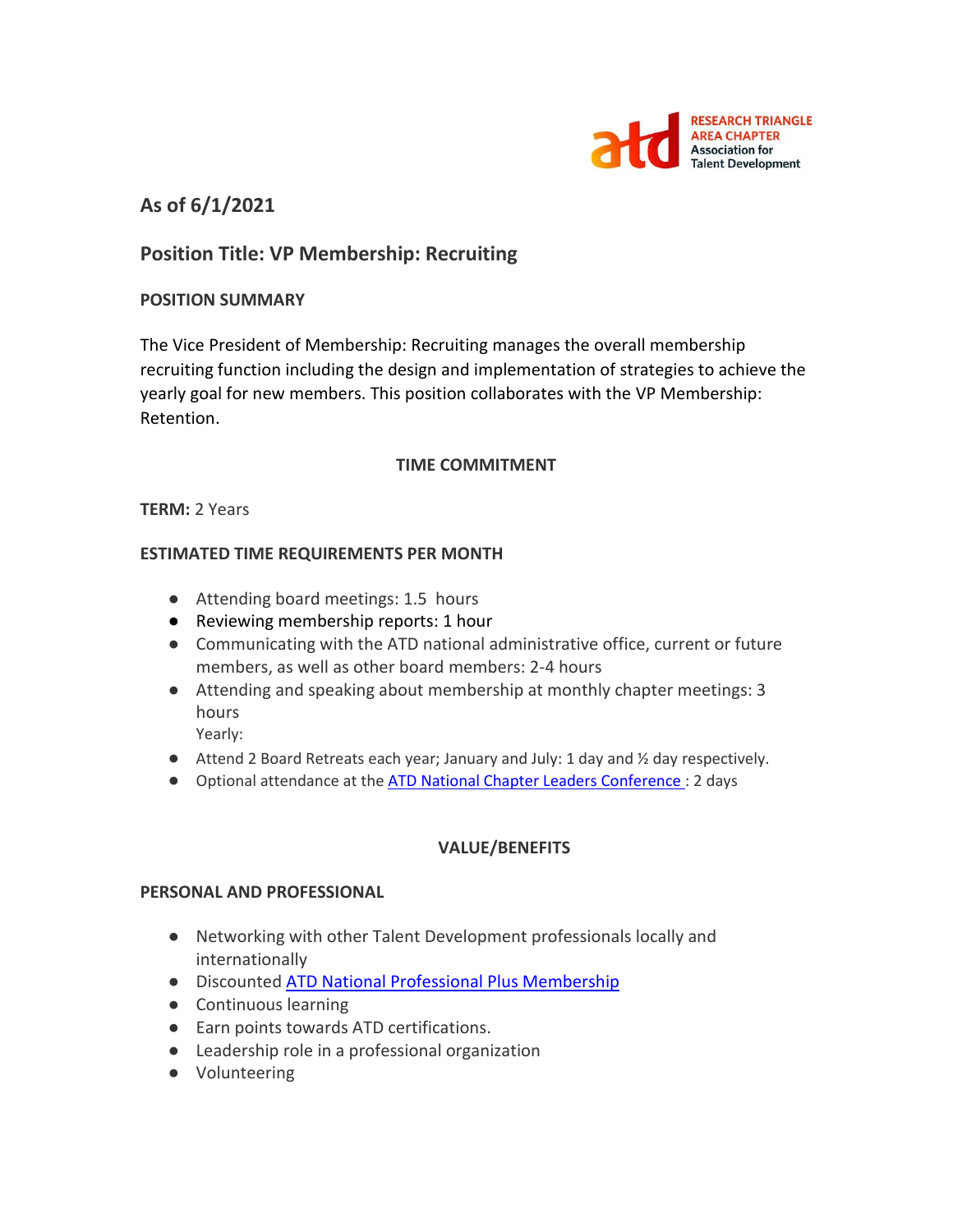- Invitation, Free Registration and stipend for hotel & travel to ATD National [Chapter Leaders Conference](https://events.td.org/Chapter-Leaders-Conference)
- Preferred seating at the [ATD International Conference](https://www.td.org/events) & Invitation to "Chapter Leadership Day" held during the International Conference

# **RESPONSIBILITIES**

# **RECRUITING**

- Creates, in collaboration with VP of communications and VP of media, communication to prospects and new members communications (email, social media, and or print) detailing top benefits of joining the organization, and upcoming opportunities to meet other prospects/members.
- Quarterly (Jan, April, July, Oct) requests reports from ATD national on national memberships. Scrubs data, removing existing local members and out-of-region members. Solicits national members regarding local membership via Wild Apricot.
- Ensures new member orientation occurs on a regular basis with board and committee members available to answer questions regarding the organization.

## **TRAINING**

- Recruits and trains incoming VP Membership: Recruiting
- Recruits and trains volunteers to support the responsibilities of the role

# **BOARD ROLE**

- January of each year defines new member goals for the year and uploads to the "Memberships" section of the [ATD RTA Board Google Site](https://sites.google.com/site/rtaboardofdirectors/home)
- Each board meeting provides a report on that year's goal (plan vs. actual) and defines or solicits suggestions from board members on how to achieve the goal.
- Creates an annual report for the January membership meeting a) plan vs. actual last year and b) goals for this year. Report uploaded to the "Membership" section of the [ATD RTA Board Google Site](https://sites.google.com/site/rtaboardofdirectors/home)
- Attends and participates in monthly board meetings, chapter meetings, ATD International Chapter Leader Webinars; if available attends ATD International Conference and ATD Chapter Leaders Conference (ALC).
- Participates in other chapter events, committee meetings and workshops as available.
- Represents chapter professionally and ethically in all business functions/organizational activities.